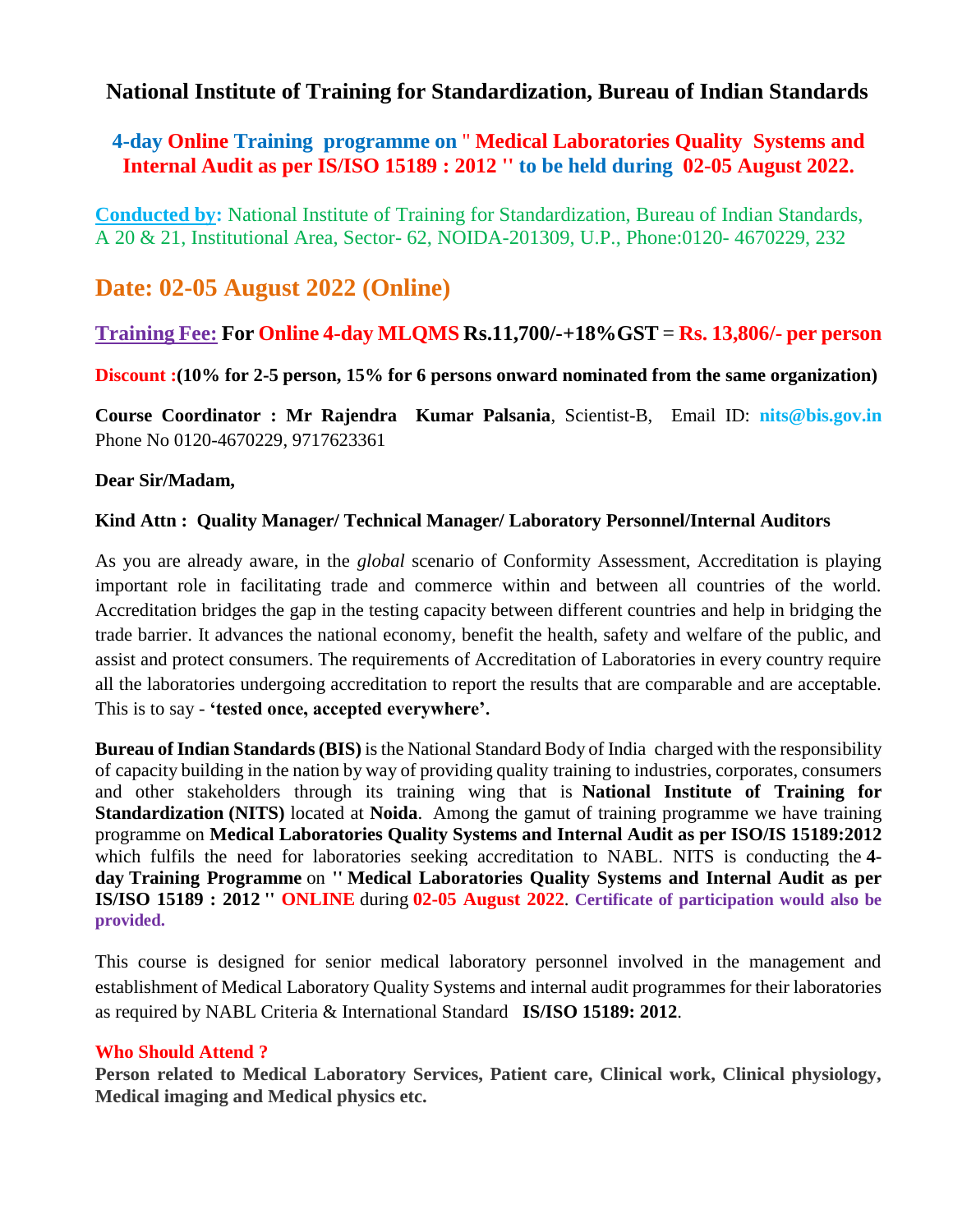#### **The course shall cover:**

- a) An understanding of IS/ISO 15189:2012. Workshop/Exercise(s) and case studies are special features.
- b) Developing and understanding on quality system documentation for the Medical testing and calibration Laboratories. It would include training on developing quality manual and procedures etc.
- c) Techniques of conducting Internal Audit and reporting of the internal audit findings.
- d) Management review and its contents.

#### **On completion, participants will be able to:**

- a) Establish an internal audit programme as required in NABL Criteria
- b) Schedule, plan, conduct, report on lab internal audits (including the documentation required)
- c) Identify effective auditing techniques
- d) Develop and implement a quality system, compatible with **IS/ISO 15189: 2012.**

**You are requested to nominate your Medical Laboratory Personnel/Internal Auditors for the above programme.** The Training Programme is designed for 20-25 participants; therefore, seats would be available for those registering with payment in chronological order.

#### **Limited seats are available and shall be offered on first come first served basis.**

In case you are interested to join the said training programme, please register on our Training Portal.

For further any clarification/ information, you may write to us on our email id : [nits@bis.gov.in,](mailto:nits@bis.gov.in) [hnits@bis.gov.in](mailto:nits@bis.gov.in)

**How to Apply**: By registering through e-BIS (www.manakonline.in) under **training head** and apply as **individual** /**Organization** along with requisite fee.

**How to Apply**: By registering through eBIS or <https://www.manakonline.in/MANAK/login> → **training Tile** → Click → Right Top A **Blue Login Icon** →Click-→ **User Login**→

**[Don't have an account? Sign up](https://www.services.bis.gov.in:8071/trainings/Register/)** Click **Sign up** → Sign Up for Training Portal. →**Register** → **User Login** → **Sign in** and Registered as New Participant for desired training Programme→ **Submit** .

**How to pay Course fee: Online through Training Portal (e- BIS)**

(**100% Payment of Training fee** shall be made in **advance** before Training start date).

Please note that **NITS GST No. 09AAATB0431G2Z8** , **PAN No. AAATB0431G and SAC Code is 999294.**

**Note: Participants should have Laptop/Desktop with good internet speed connectivity supported with camera.** 

**Soft copy of the course material** shall be made available to participant **on receipt of nomination form with payment details.**

Thanking you,

 Yours faithfully Rajendra Kumar Palsania Course Coordinator,NITS 0120-4677229, 9717623361